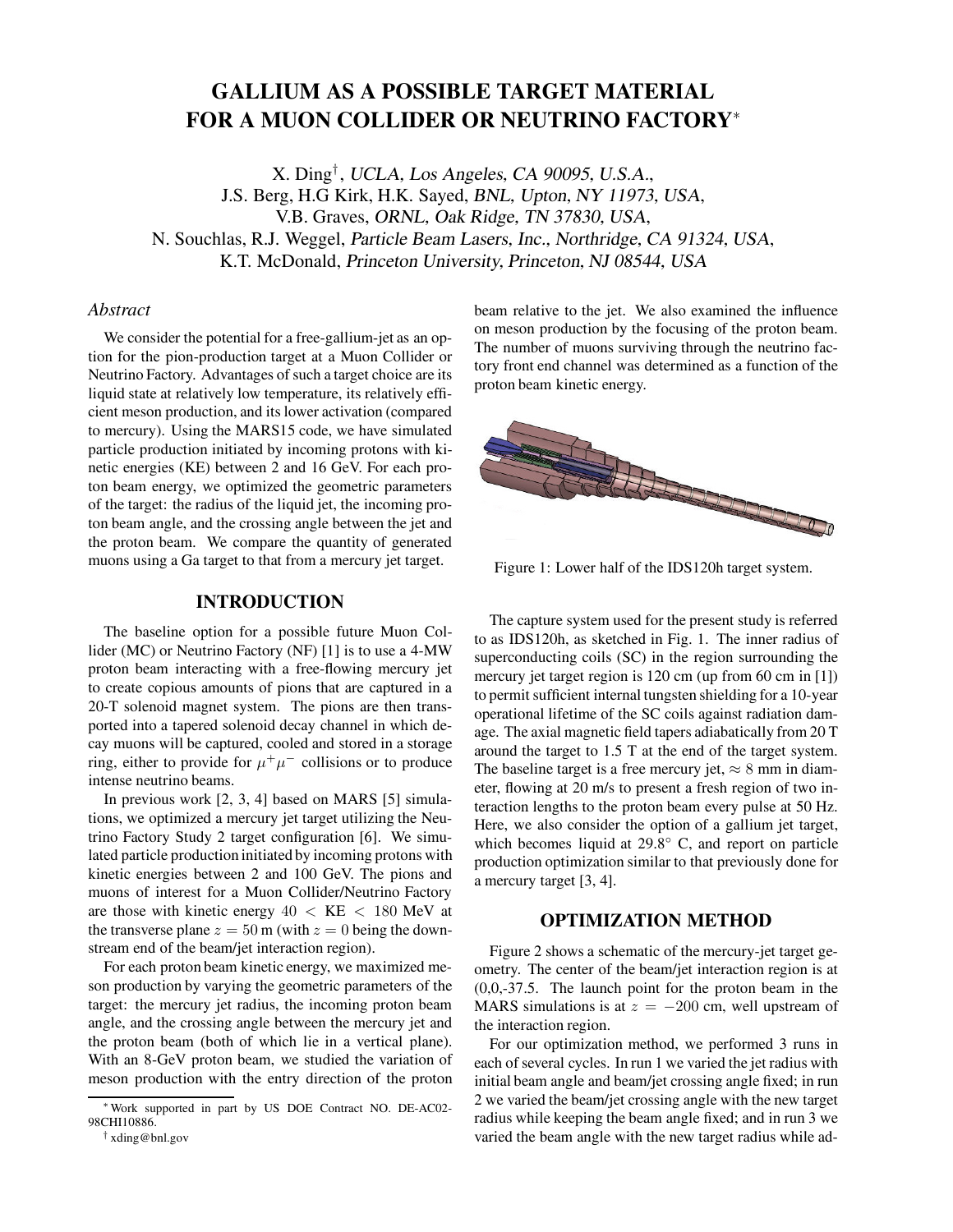

Figure 2: The mercury-jet-target geometry. The proton beam and mercury jet trajectories intersect at  $z = -37.5$ cm.

justing the jet angle to maintain a constant beam/jet crossing angle. Then, we repeated the above cycle until convergence is achieved.

## **OPTIMIZED TARGET PARAMETERS AND MESON PRODUCTION**

We first report simulations at a proton kinetic energy of 8 GeV. With initial target parameters from our previous studies [4, 3], we performed 4 cycles for a Hg jet and 6 cycles for a Ga jet to achieve convergence. After optimization, the Hg jet radius is at 4.04 mm, the beam/jet crossing angle is 20.6 mrad and beam angle is 117 mrad. For the Ga jet the final target radius is 4.4 mm, the beam/jet crossing angle is 13 mrad and beam angle is 88 mrad. Figure 3 depicts the meson production as a function of the run number in our optimization process. The meson production approached its convergent value after several cycles. After



Figure 3: Meson production as a function of run number at 8 GeV for Hg and Ga targets.



Figure 4: Optimized target radius as a function of proton kinetic energy.

optimization, we see that at 8 GeV, the meson production for Ga is 13% less than for Hg.

We then used the target parameters obtained at 8 GeV as initial values for further optimizations at proton kinetic energies in the range of 2-16 GeV. The optimized target radius, beam/jet crossing angle and beam angles are plotted as functions of KE in Figs. 4, 5, 6, respectively. In Fig. 7, we plot meson production *vs*. proton KE, which shows that the production from Ga peaks near  $KE = 5$  GeV and is comparable to that from Hg at this energy.

We have also compared meson production in Fig. 8 between the IDS120h configurations and those considered in



Figure 5: Optimized beam/jet crossing angle as a function of proton kinetic energy.